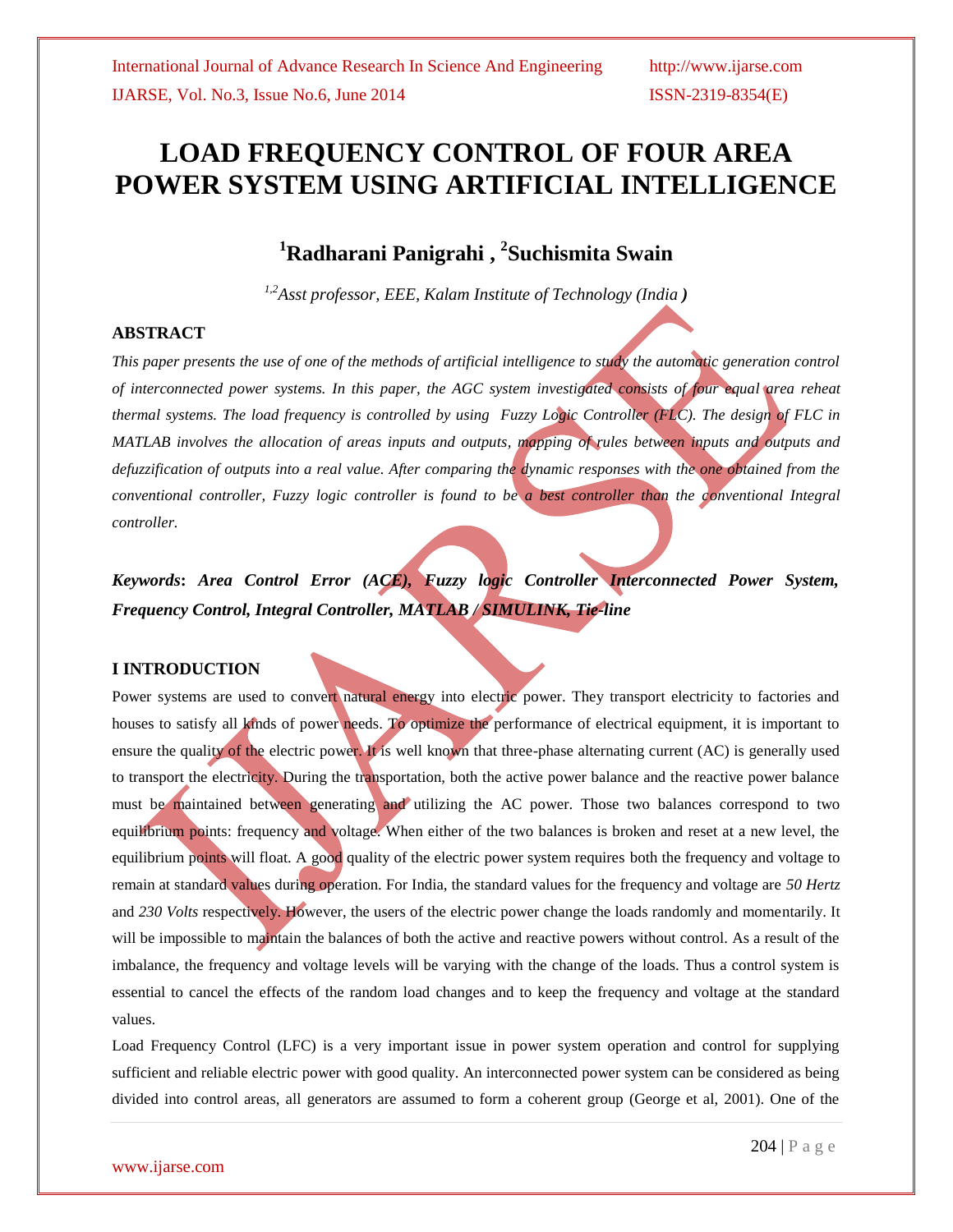objectives of LFC is to maintain the system frequency at nominal value (50 Hz). In the steady state operation of power system, the load demand is increased or decreased in the form of Kinetic Energy stored in generator prime mover set, which results the variation of speed and frequency accordingly. Therefore, the control of load frequency is essential to have safe operation of the power system (Kothari et al. 2003; Kundur, 1994; Wadhawa, 2007). Also Load Frequency control is defined as, the regulation of power output of controllable generators within a prescribed area in response to change in system frequency, tie-line loading, or a relation of these to each other, so as to maintain the schedules system (Elgerd, 1971). Therefore, a control strategy is needed that not only maintains constancy of frequency and desired tie-power flow but also achieves zero steady state error and inadvertent interchange. Among the various types of load frequency controllers, the most widely employed is the conventional proportional integral (PI) controller. The PI controller is very simple for implementation and gives better dynamic response, but their performances deteriorate when the complexity in the system increases due to disturbances like load variation boiler dynamics (Talaq et al. 1999; Arvindan et al. 2009). Therefore, there is need of a controller which can overcome this problem.

In this work an attempt is made to compare the performance of the Fuzzy Logic Controller with conventional Integral Controller. In this project four area interconnected thermal reheat system is used.

#### **II MODELING INCLUDING GRC**

In power systems having thermal plants, power generation can be changed only at a specified maximum rate. The generation rate for reheat turbines is very low. If these constrains are not considered, the system is likely to chase large momentary disturbances. This results in undue wear and tear of the controller. It is, therefore, extremely important to understand the influence of Generation Rate Constraint (GRC) in the AGC problem. The GRCs result in larger deviations in ACEs as the rate at which generation can change in the area is constrained by the limits imposed. Therefore, the duration for which power needs to be imported increases considerably as compared to the case where generation rate is not constrained.

# **III FUZZY LOGIC CONTROLLER**

The increasing prominence of the computers has led to a new way of looking at the world. Artificial Neural Networks and the Fuzzy logic (systems) that are considered as the so called soft computing methods are now a day's becoming predominant tools in the area of Artificial Intelligence linked application oriented methods

Fuzzy Systems or logic's as introduced by Zadeh in 1965 has basically introduced to solve inexact and vague concepts by relating those using multi-valued fuzziveness in a logical way. Earlier research in this field was based on mathematical understanding of set theory and probability. Further as a part of developing it as mathematics the applications of these theories were considered in different areas. The application of fuzzy systems were mainly in the field of modal interface, speech recognition, functional reasoning hybrid application along with Neural nets, information, traction control, business other than in almost all the areas of the power systems.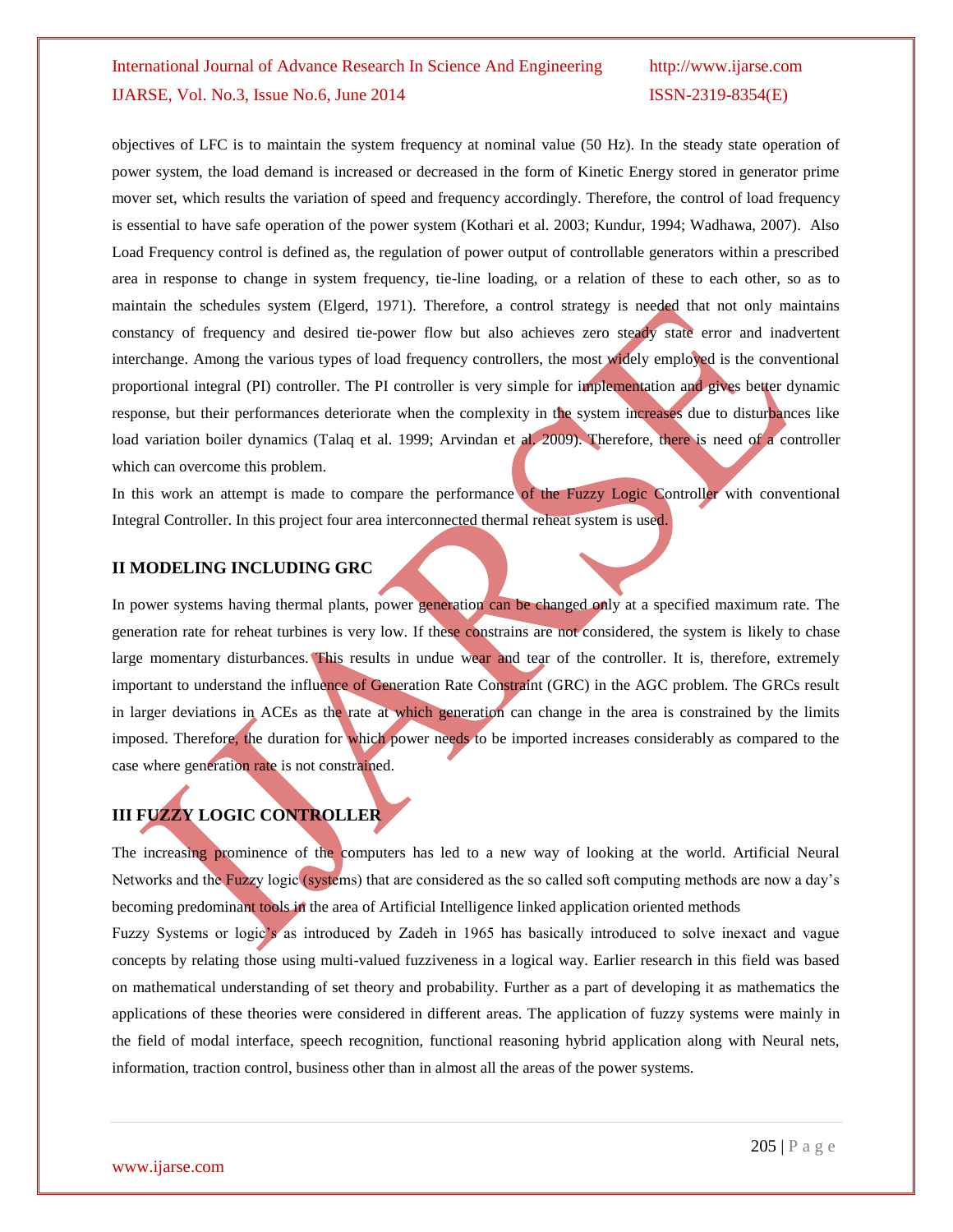#### **3.1 Fuzzy Logic and Fuzzy Systems**

Fuzzy set theory derives from the fact that almost all-natural classes and concepts are fuzzy rather than crisp in nature. Fuzzy systems are model free systems in which all things are matters of degree. These systems use an inferential approach oriented towards system analysis and decision support. Fuzziness describes event ambiguity. It matters the degree, to which an event occurs, not whether it occurs or occurs in random to what degree it occurs is fuzzy. Whether an ambiguous event occurs - as when we say, "there is 20 percent chance of light rain tomorrow" involves compound uncertainties, the possibility of fuzzy event emerges. Fuzzy systems store benefits of fuzzy associates or common sense "rules". Fuzzy programming admits degrees. They systems "reason" with parallel associate's interference. When asked a question or given an input, fuzzy systems fire each fuzzy rule in parallel, but to a different degree, to infer a conclusion or output. Thus fuzzy systems reason with sets, "fuzzy" or multi valued sets, instead of bivalent propositions. They estimate sampled functions from input to output. They may use linguistic or numeric samples for example they may use HEAVY, LONGER or number (relative) for the degree of fuzziveness. Fuzzy interpretations of data are a natural and intuitively plausible way to formulate and solve various problems in pattern recognition.

Fuzzy logic is a thinking process or problem-solving logical system for formalization of approximate reasoning, and in a wider sense, used anonymously with Fuzzy set theory. It is an extension of multi valued logic. Fuzzy logic systems provide an excellent framework to more completely and effectively model uncertainty and imprecision in human reasoning with the use of linguistic variables with membership functions. Fuzzification offers superior expressive power, greater generality, and an improved capability to model complex problems at a low solution cost. Unlike fuzziness the probability dissipates with increasing information.

#### **3.2 Fuzzy Sets and Rules**

In fuzzy set theory ' normal 'sets are called crisp sets, in order to distinguish them from fuzzy sets. Let C be a crisp set defined on the universe  $U$ , then for any element of u of U, either u (C) or U (C) occurs. In fuzzy set theory this property is generalized, therefore in a fuzzy set F, It is not necessary that either  $u \in F$  or  $u$  (F) exist. In the fuzzy sets theory the generalization of the membership properties are as follows. For any crisp set C it is possible to define a characteristic function  $\mu$ C: U  $\rightarrow$  [0,1] instead from the two-element set {0,1}. The set that is defined on the basis of such an extended membership function is called as fuzzy set. Fuzzy rules are elementary or composed proposals. They result from a conjunction between elementary fuzzy proposals. A fuzzy rule is composed of a premise and a conclusion.

The classical structure of a rule is "If < premise> then <conclusion>"

When the premise is an elementary fuzzy proposal, the rule is described as follows. If  $\langle x \rangle$  is A $>$  then  $\langle$  conclusion $>$ . The x is a variable; generally real, defined on a referential called the universe of discourse, given as a capital letter here X. A is a linguistic term, taken in a set of terms noted as TX. Basic concept of fuzzy logic's is fuzzy " If then Rule " or Fuzzy Rule.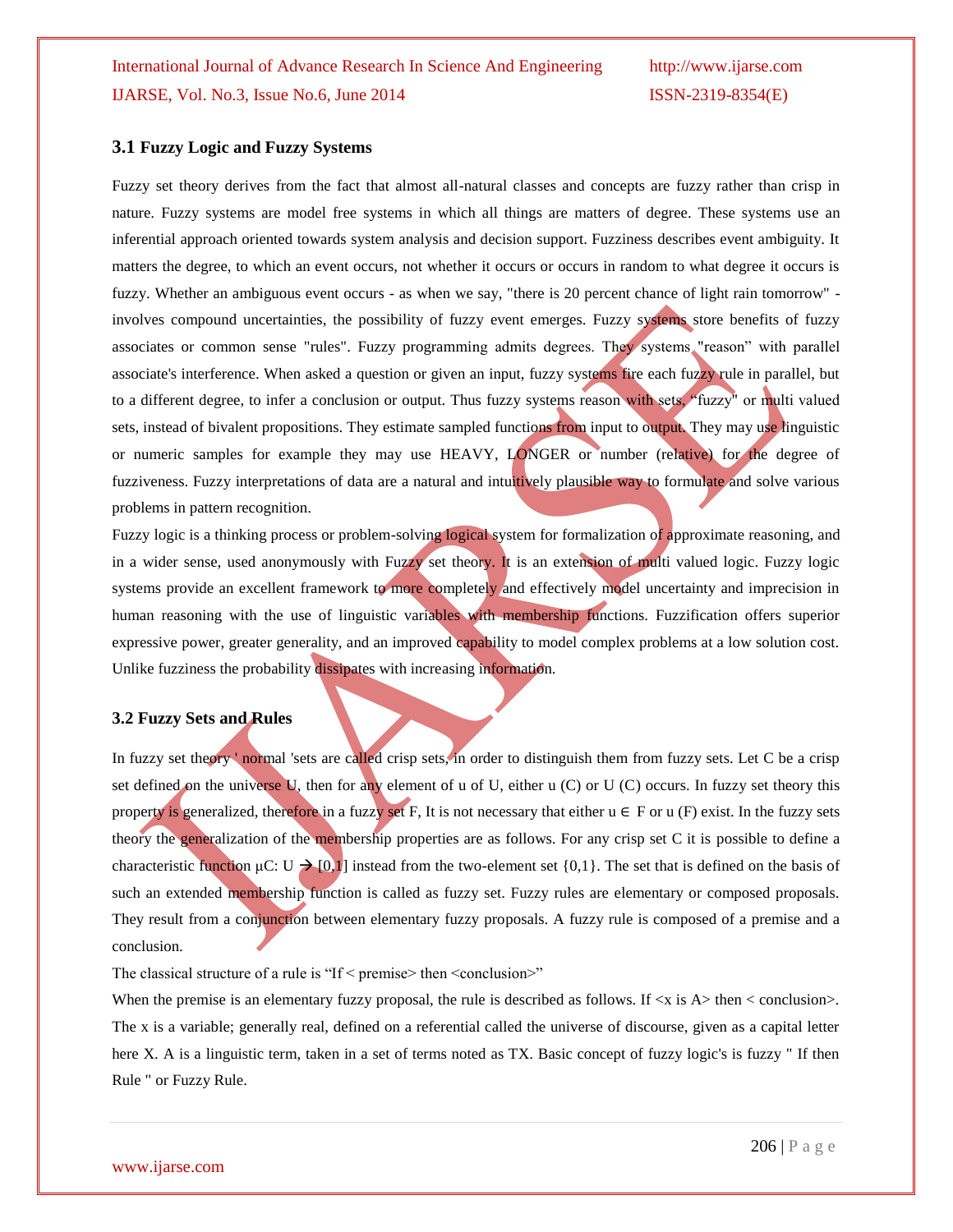## **IV FUZZY LOGIC CONTROLLER FOR LOAD FREQUENCY CONTROL OF THERMAL REHEAT INTERCONNECTED SYSTEM**

As we studied that Fuzzy logic is a thinking process or problem-solving control methodology incorporated in control system engineering, to control systems when inputs are either imprecise or the mathematical models are not present at all. Fuzzy logic can process a reasonable number of inputs but the system complexity increases with the increase in the number of inputs and outputs, therefore distributed processors would probably be easier to implement. Fuzzification is process of making a crisp quantity into the fuzzy (Ross, 1985). They carry considerable uncertainty. If the form of uncertainty happens to arise because of imprecision, ambiguity, or vagueness, then the variable is probably fuzzy and can be represented by a membership function.[5]

Defuzzification is the conversion of a fuzzy quantity to a crisp quantity, just as fuzzification is the conversion of a precise quantity to a fuzzy quantity. The output of a fuzzy process can be the logical union of two or more fuzzy membership functions defined on the universe of discourse of the output variables. There are many methods of defuzzification, out of which smallest of maximum method is applied in making fuzzy inference system (Ross, 1985).[5]

#### **4.1 SOM (Smallest of Maximum) Method**

This is also called first (or last of maximum) and this method uses the overall output or union of all individual output fuzzy sets Ck to determine the smallest value of the domain with maximum z membership degree in Ck (Ross, 1985). The equation for *Z* is as follows:

Z=infe∈z{e∈ z µc, (z)=hgt(Ck)}………………………….…………………….......……..(1)

The Fuzzy logic control consists of three main stages, namely the fuzzification interface, the inference rules engine and the defuzzification interface [8]. For Load Frequency Control the process operator is assumed to respond to respond to variables error (*e*) and change of error (*ce*). The fuzzy logic controller with error and change in error is shown in figure 21.



**Fig 1: Block diagram of a Fuzzy Logic controller**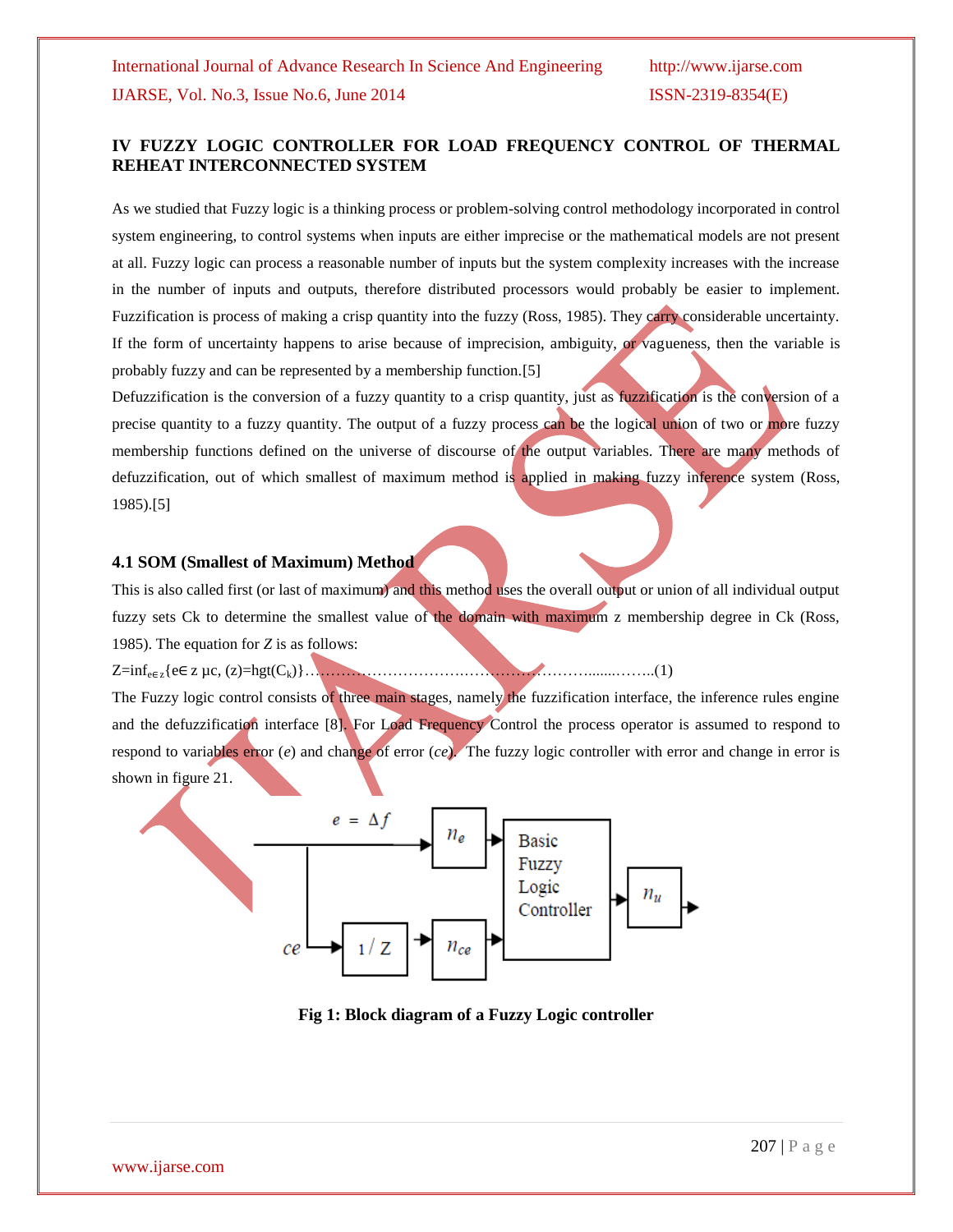





### **Fig 4: Simulink Representation of a fuzzy Logic & I Controller**

Controller

The variable error is equal to the real power system frequency deviation ( $\Delta F$ ). The frequency deviation  $\Delta F$  is the difference between the nominal or scheduled power system frequency  $(F_N)$  and the real power system frequency  $(F)$ . Taking the scaling gains into account, the global function of the FLC output signal can be written as. ΔPC= F [n<sup>c</sup> e(k), nce ce(k)] ……………...……………………………..………..………..(2)

Where  $n_e$  and  $n_{ce}$  are the error and the change of error scaling gains, respectively, and F is a fuzzy nonlinear function. FLC is dependant to its inputs scaling gains . The block diagram of FLC is shown in Fig 5.3,. *n<sup>u</sup>* is output control gain (Talaq et al. 1999) [6]. A label set corresponding to linguistic variables of the input control signals, *e(k) and*  $ce(k)$ , with a sampling time of 0.01 sec is as follows:

For two area system A label set corresponding to linguistic variables of the input control signals, *e(k) and* ce(k), with a sampling time of 0.01 sec is as follows:

L(*e, ce*) = { NB, NM, NS, ZO, PS, PM, PB},

Where,  $NB = Negative Big$ ,

| $NM = Negative Medium,$ | $PS = Positive Small$ .  |
|-------------------------|--------------------------|
| $NS = Negative Small,$  | $PM = Positive Medium$ , |
| $ZO = Zero$ ,           | $PB = Positive Big$      |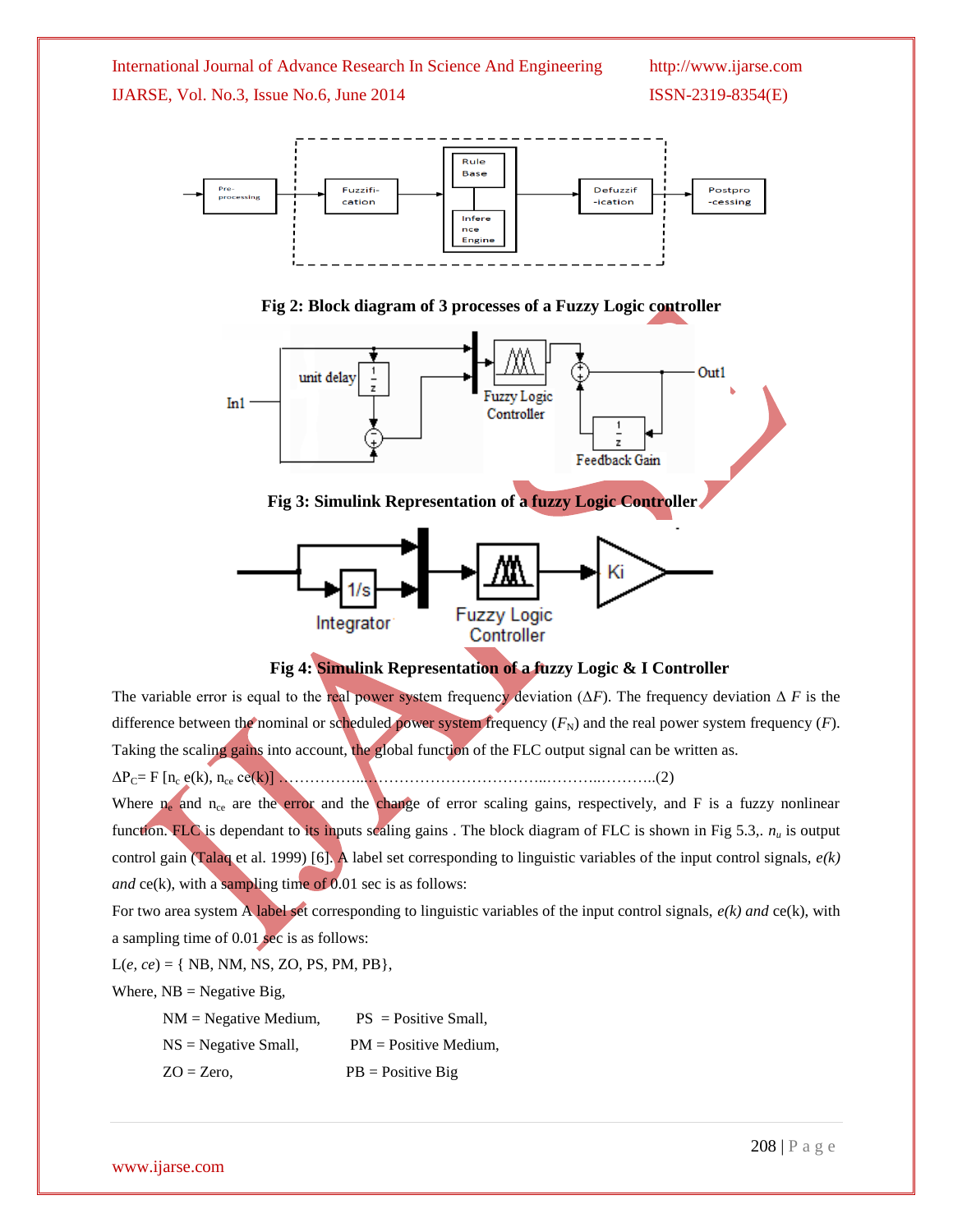Fuzzy logic controller has been used in three two area hydro-thermal interconnected areas with seven number of triangular membership function (MFs) which provides better dynamic response with the range on input (error in frequency deviation and change in frequency deviation) i.e universe of discourse is -0.25 to 0.25 and -0.01 to 0.01. The numbers of rules are 49.



 **Fig 5: Membership Function for the control input variables for three area system**

| Input | e(k)                     |                          |                 |                          |                          |             |                |                          |
|-------|--------------------------|--------------------------|-----------------|--------------------------|--------------------------|-------------|----------------|--------------------------|
|       |                          | N <sub>B</sub>           | $_{\rm NM}$     | $_{\rm NS}$              | ZO                       | PS          | PM             | $\overline{\mathbf{PB}}$ |
|       | N <sub>B</sub>           | $\overline{PB}$          | $\overline{PB}$ | $\overline{\mathbf{PB}}$ | $\overline{\mathbf{PB}}$ | <b>PM</b>   | PM             | PS                       |
|       | NM                       | $\overline{\mathbf{PB}}$ | PM              | PM                       | PM                       | PS          | PS             | PS                       |
| ce(k) | $_{\rm NS}$              | <b>PM</b>                | PM              | PS                       | PS                       | PS          | PS             | ZO                       |
|       | ZΟ                       | $_{\rm NS}$              | $_{\rm NS}$     | $_{\rm NS}$              | ZO                       | PS          | PS             | PS                       |
|       | PS                       | ZO                       | $_{\rm NS}$     | NS                       | $_{\rm NS}$              | NS          | NM             | NM                       |
|       | PM                       | $_{\rm NS}$              | $_{\rm NS}$     | NM                       | NM                       | $_{\rm NM}$ | N <sub>B</sub> | NB                       |
|       | $\overline{\mathbf{PB}}$ | $_{\rm NS}$              | NM              | $_{\rm NB}$              | $\mathbf{N} \mathbf{B}$  | NB          | NB             | $\mathbf{N} \mathbf{B}$  |

**Table 1: Fuzzy inference rule for Fuzzy Logic Control for three area system**

## **V SYSTEM DATA**

**Table 2: System data for four area interconnected system using both conventional I- Controller and** 

**Fuzzy logic controller with GRC**

|                      | <b>Using I- controller with GRC</b> | Using Fuzzy logic controller with GRC |
|----------------------|-------------------------------------|---------------------------------------|
| $R_1, R_2, R_3, R_4$ | 2.4 Hz/ per unit MW                 | 2.4 Hz/ per unit MW                   |
| $K_{\rm g}$          |                                     |                                       |
| $T_g$                | 0.08 <sub>sec</sub>                 | 0.08 <sub>sec</sub>                   |
| $\mathbf{K}_{t}$     |                                     |                                       |
| $T_t$                | 0.3 <sub>sec</sub>                  | 0.3 <sub>sec</sub>                    |
| $K_{\rm ps}$         | 120                                 | 120                                   |
| $T_{ps}$             | 20 <sub>sec</sub>                   | 20 sec                                |
| $K_r$                | 0.5                                 | 0.5                                   |
| $T_r$                | 10 sec                              | 10 sec                                |

www.ijarse.com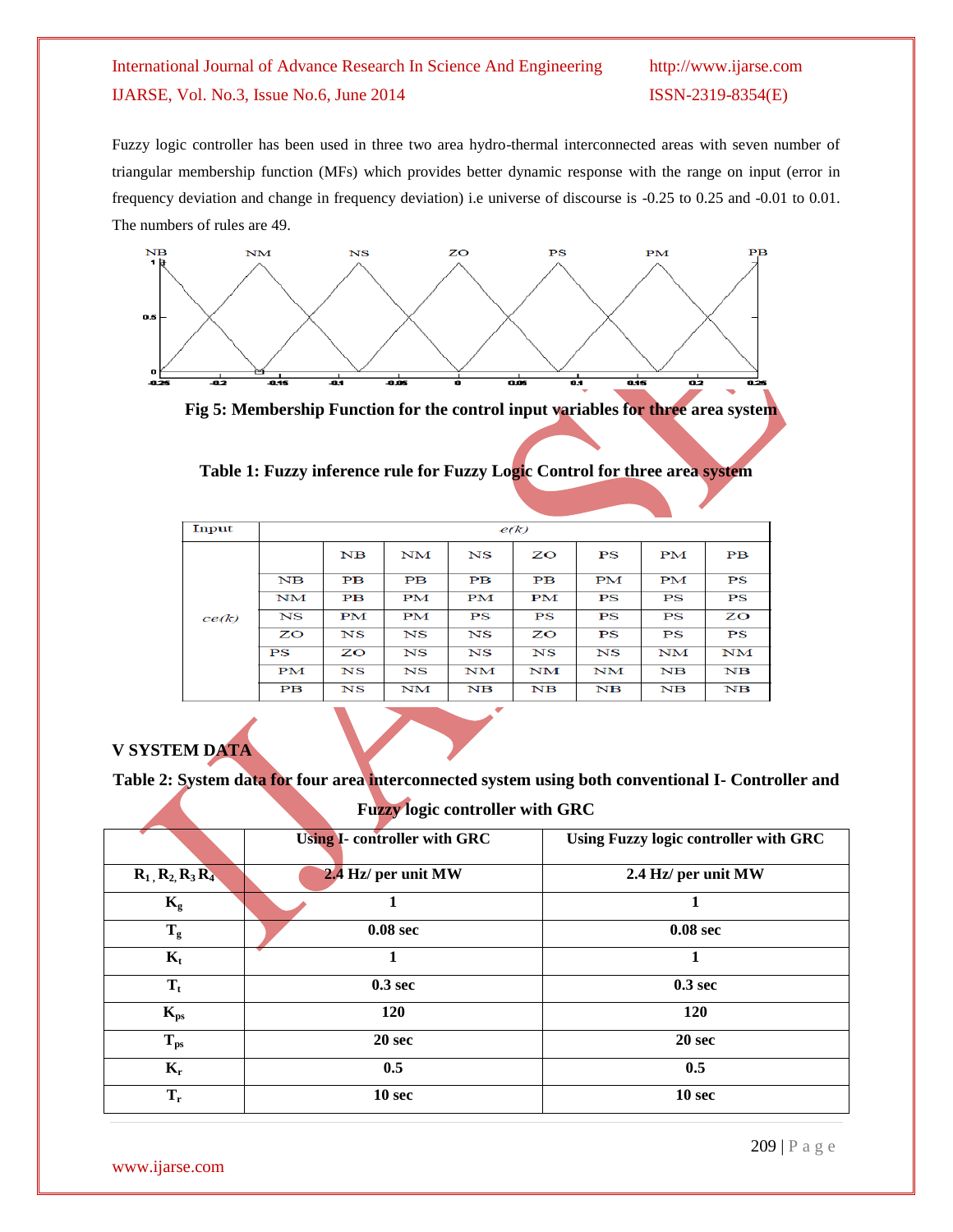| $K_i$                               | 0.67                                  | 0.67                                   |  |  |
|-------------------------------------|---------------------------------------|----------------------------------------|--|--|
| $P_{\text{tie,max}}$                | <b>200 MW</b>                         | <b>200 MW</b>                          |  |  |
| $H_1 H_2 H_3 H_4$                   | 5 sec                                 | 5 sec                                  |  |  |
| $P_{r1} P_{r2} P_{r3} P_{r4}$       | <b>2000MW</b>                         | <b>2000MW</b>                          |  |  |
| $D_1 D_2 D_3 D_4$                   | 8.33 * 10-3 p.u MW/Hz                 | 8.33 * 10-3 p.u MW/Hz                  |  |  |
| $a_1 a_2 a_3 a_4$                   | $0.545(a=2*pi*T12=2*pi*T23=2*pi*T31=$ | $0.545(a=2*pi*T12=2*pi*T23=2*pi*T31=0$ |  |  |
|                                     | 0.545)                                | .545)                                  |  |  |
| delP <sub>1</sub> delP <sub>2</sub> | 0.01                                  | 0.01                                   |  |  |
| $delPd$ , $delPd$                   |                                       |                                        |  |  |

## **VI SIMULATION (USING I-CONTROLLER)**



 **Fig 6 : Simulink Model of Four-Area Interconnected System with I-Controller Including GRC**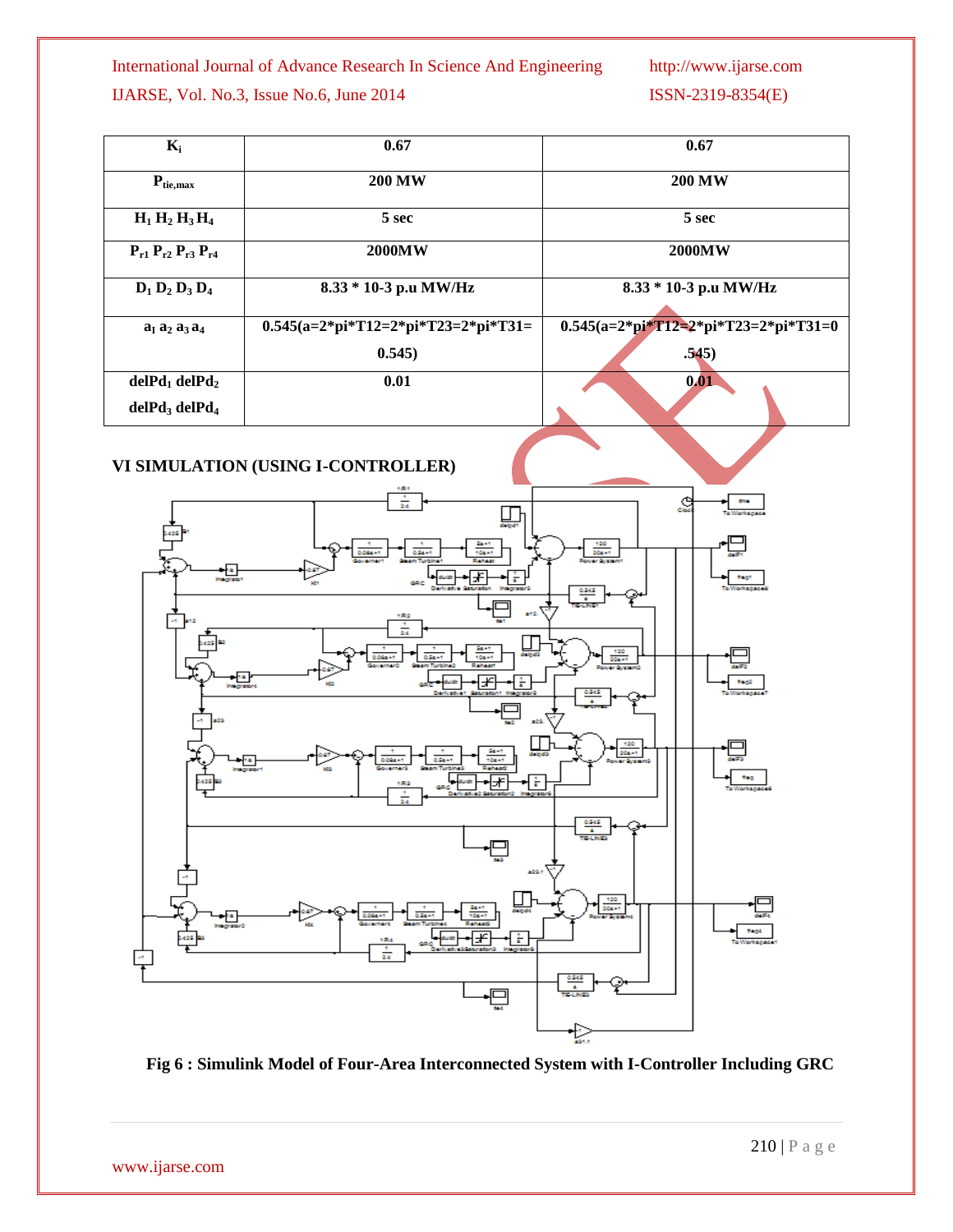### **6.1 Simulation Results (Using I –Controller)**

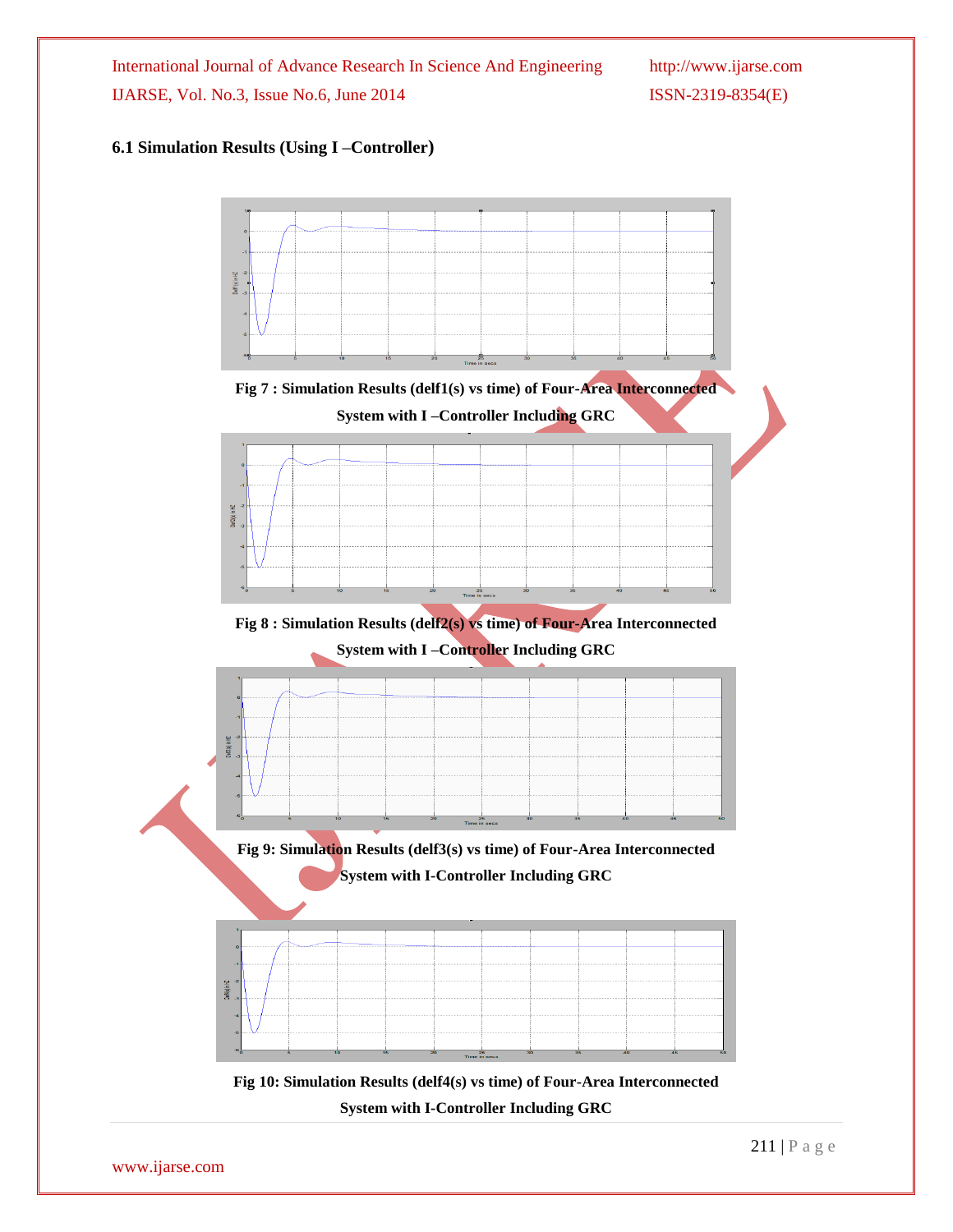

## **VII SIMULATION (USING FUZZY –CONTROLLER)**

**Fig 11: Simulink Model of Three-Area Interconnected System with fuzzy-Controller Including GRC**



**System with Fuzzy –Controller Including GRC**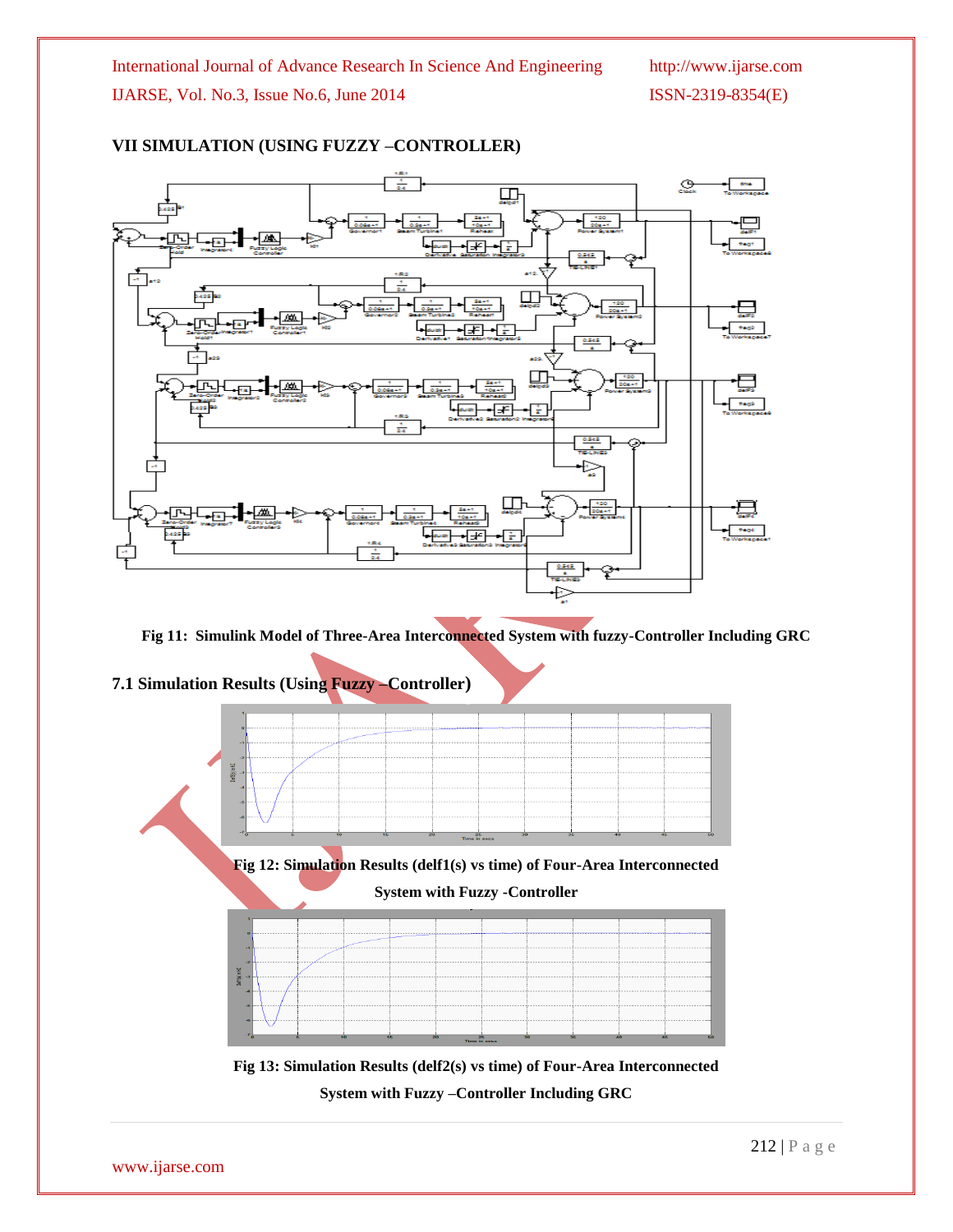

**Fig 14: Simulation Results (delf3(s) vs time) of Four-Area Interconnected System with Fuzzy –Controller Including GRC**





The dynamic responses are found to be deteriorating. In the next part of the work, the conventional integral controller is replaced by the fuzzy logic controller (FLC) and the dynamic responses are observed after simulation. The FLC(Fuzzy Logic Controller) is designed with ACE and ∫ ACE as the inputs. It is observed from the responses that with the FLC the oscillations in the positive side are totally eliminated in case of area control error and they are almost eliminated in case of frequency. The settling time in all cases are also observed to be less than that used with conventional I-controller with GRC. It is observed that the Fuzzy Logic Controller with GRC provides the oscillations of smaller magnitude compared to the conventional ones. Hence Fuzzy Logic Controller is proved to be effective in Automatic Generation Control of interconnected reheat thermal system.

# **VIII CONCLUSION**

From the responses obtained, it is clear that use of Fuzzy Logic controller improves dynamic performance and reduces the overshoots with respect to frequency deviation in each of the areas .Therefore, the intelligent control approach using fuzzy logic concept is more accurate and faster. And also it gives better results even when GRC are considered.

#### **REFERENCES**

[1] George-Gross, Lee J.W. 2001. Analysis of Load Frequency Control Performance Assessment Criteria, IEEE transaction on Power System, Vol. 16, No. 16, pp. 520-525.

[2] Kothari D. P., Nagrath I.J., 2003. Modern Power System Analysis, Tata Mc Gro Hill, Third Edition

[3] Elgerd O. I. 1971. Electric Energy System Theory; An Introduction, Mc Gro Hill.